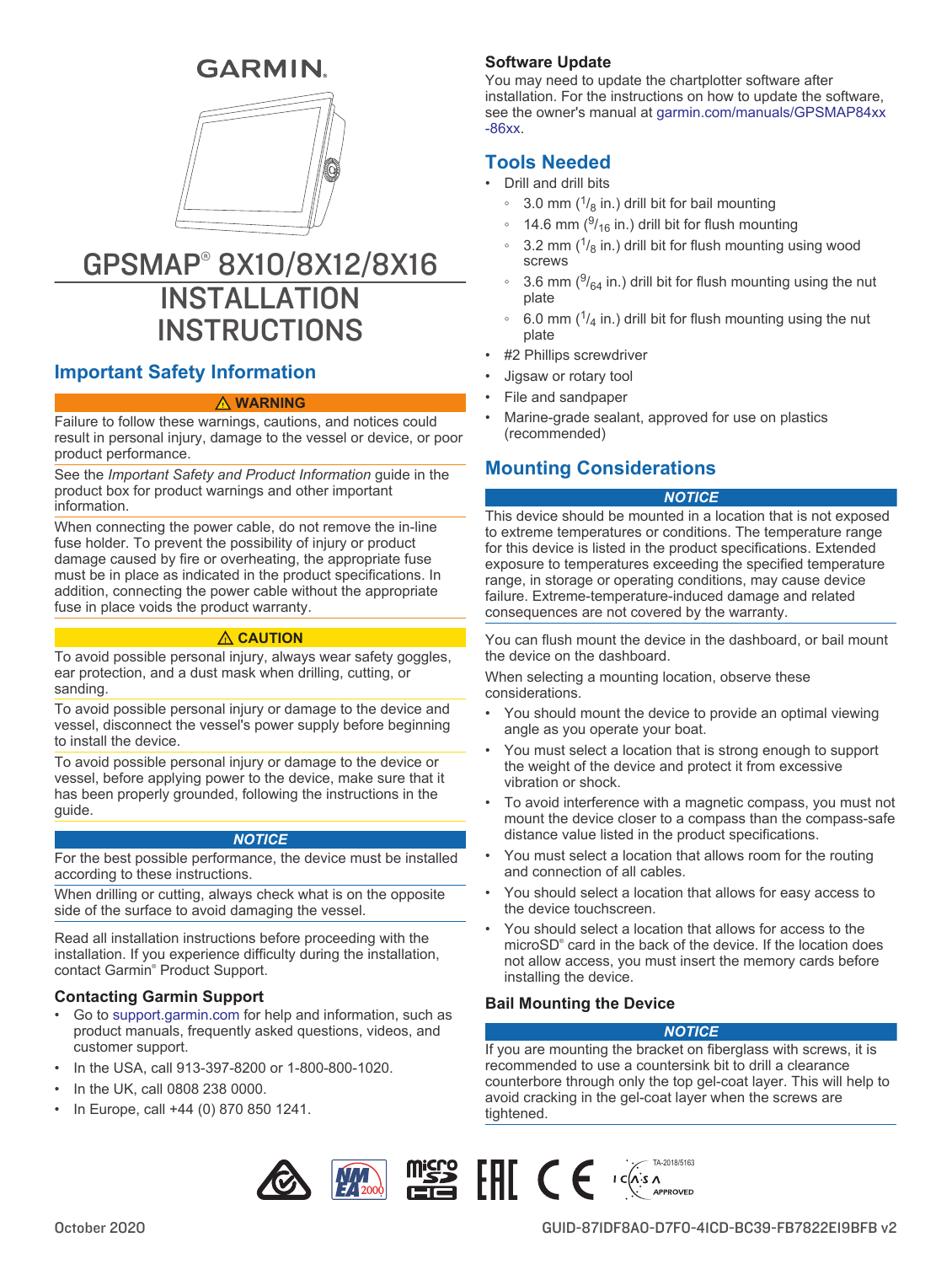You can use the bracket to bail mount the device on a flat surface. The bail-mount bracket and hardware are included in 8x10 and 8x12 models. The bail mount is available for purchase as an accessory for the 8x16 models.

**1** Using the bail-mount bracket  $\overline{0}$  as a template, mark the pilot holes  $(2)$ .



- **2** Using a 3 mm (1/8 in.) drill bit, drill the pilot holes.
- **3** Secure the bail-mount bracket to the surface using the included washers and wood screws  $(3)$ .
- **4** Install the bail-mount knobs  $\overline{4}$  on the sides of the device.
- **5** Place the device in the bail-mount bracket, and tighten the bail-mount knobs.
- **6** Install the trim caps by snapping them in place around the edges of the device.

### **Mounting the Device**

#### *NOTICE*

Be careful when cutting the hole to flush mount the device. There is only a small amount of clearance between the case and the mounting holes, and cutting the hole too large could compromise the stability of the device after it is mounted.

Use only the included hardware when mounting this device. Using mounting hardware not provided with the device may damage the device.

To avoid potential damage to the powder coating, use only the included screws to mount the device. Using screws other than the ones included will void your warranty.

Do not remove the blue, rubber protective bumper until after the installation is complete. The bumper helps protect the device from damage during installation.

If you will not have access to be back of the device and the microSD memory card slots after installations, you should install the microSD memory card prior to installation.

The included template and hardware can be used to flush mount the device in your dashboard. There are three options for hardware based on the mounting surface material.

- You can drill pilot holes and use the included wood screws.
- You can drill holes and use the included nut plates and machine screws. The nut plates can add stability to a thinner surface.
- You can drill holes, tap them to M4, and use the included machine screws.
- **1** Trim the template and make sure it fits in the location where you want to mount the device.
- **2** Secure the template to the selected location.
- **3** Using an 14.6 mm  $(^{9}$ /<sub>16</sub> in.) drill bit, drill one or more of the holes inside the corners of the solid line on the template to prepare the mounting surface for cutting.
- **4** Using a jigsaw or rotary tool, cut the mounting surface along the **inside** of the solid line on the template.
- **5** Place the device in the cutout to test the fit.
- **6** If necessary, use a file and sandpaper to refine the size of the cutout.
- **7** After the device fits correctly in the cutout, ensure the mounting holes on the device line up with the larger 6 mm  $(1/4)$  in.) holes on the template.
- **8** If the mounting holes on the device do not line up, mark the new hole locations.
- **9** Based on your mounting surface, drill or punch and tap the larger holes:
	- Drill 3.2 mm  $(^{1}/_{8}$  in.) pilot holes for the included wood screws, and skip to step 18.
	- Drill 6 mm  $(1/4)$  in.) holes for the included nut plate and machine screws.
	- Drill and tap M4 holes for the included machine screws, and skip to step 18.

**10**If using the nut plates, starting in one corner of the template, place a nut plate  $\odot$  over the larger hole  $\oslash$  drilled in step 9.



The smaller hole  $\circled{3}$  on the nut plate should line up with the smaller 3.6 mm  $(^{9}/_{64}$  in.) hole on the template.

- **11**If the smaller hole on the nut plate does not line up with the smaller hole on the template, mark the new hole location.
- **12**Repeat steps 10 and 11 for each nut plate.
- **13** Using a 3.6 mm  $(9/64)$  in.) drill bit, drill the smaller holes.
- **14**Remove the template from the mounting surface.
- **15**Starting in one corner of the mounting location, place a nut plate  $\widetilde{4}$  on the back of the mounting surface, lining up the large and small holes.

The raised portion of the nut plate should fit into the larger hole.



- **16**Secure the nut plate to the mounting surface by fastening an included M3 screw  $\textcircled{\tiny{D}}$  through the smaller 3.6 mm ( $\frac{9}{64}$  in.) hole.
- **17**Repeat steps 15 and 16 for each of the nut plates along the top and bottom of the device.
- **18** Install the foam gasket  $\textcircled{\tiny{6}}$  on the back of the device.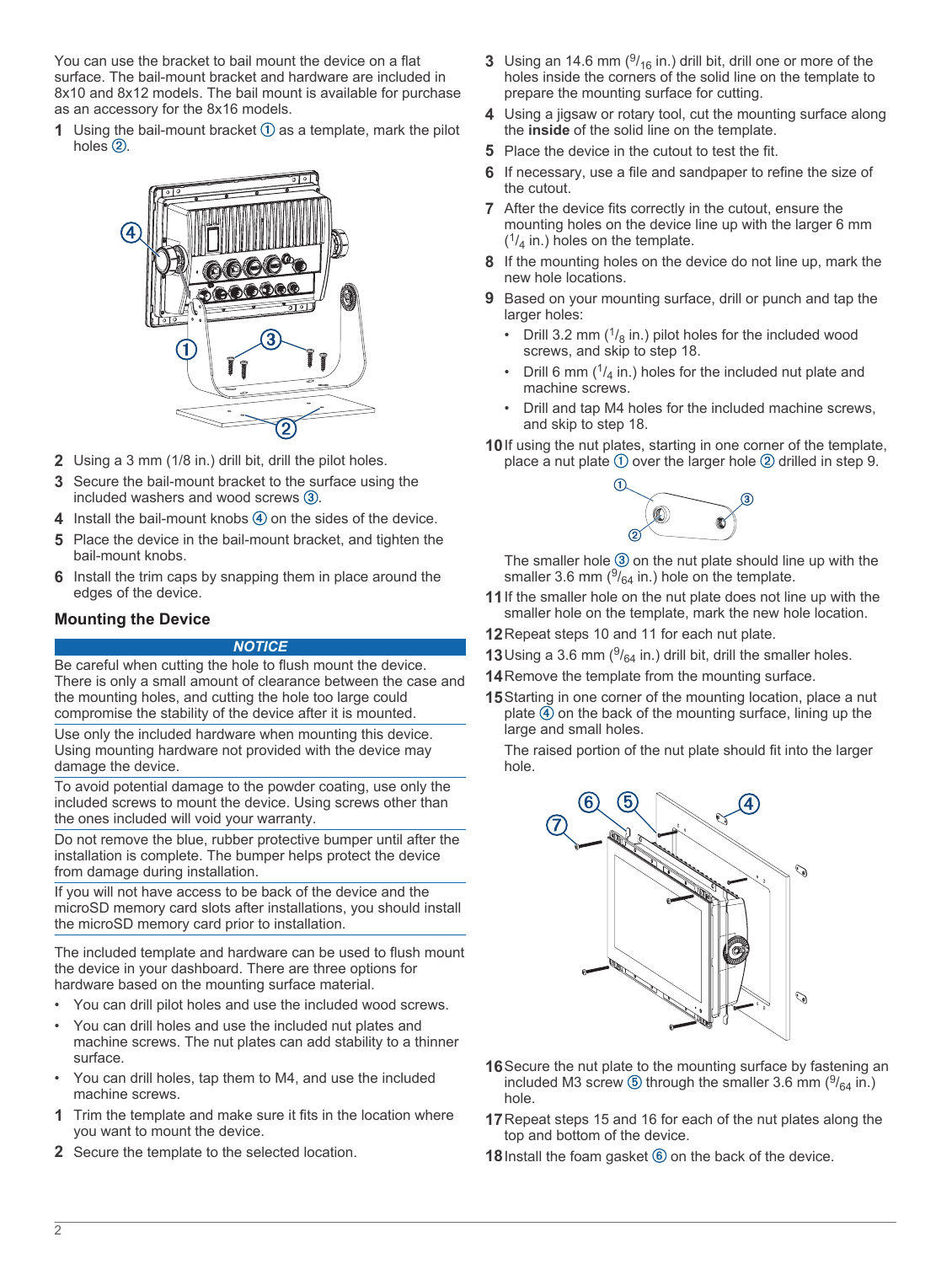<span id="page-2-0"></span>The pieces of the foam gasket have adhesive on the back. Make sure you remove the protective liner before installing them on the device.

**19**If you will not have access to the back of the device after you mount it, connect all necessary cables and install microSD cards in the back of the device before placing it into the cutout.

**NOTE:** To prevent corrosion of the metal contacts, cover unused connectors with the attached weather caps.

- **20**Apply marine sealant between the mounting surface and the device to properly seal and prevent leakage behind the dashboard.
- **21**If you will have access to the back of the device, apply marine sealant around the cutout.
- **22** Place the device into the cutout.
- **23**Secure the device to the mounting surface using the included M4 screws  $\oslash$  or wood screws, depending on the mounting method.
- **24**Carefully remove and discard the rubber protective bumper.
- **25**Wipe away all excess marine sealant.
- **26**Install the trim caps by snapping them in place around the edges of the device.

# **Connection Considerations**

When connecting this device to power and to other Garmin devices, you should observe these considerations.

- The power and ground connections to the battery must be checked to make sure they are secured and cannot become loose.
- The cables may be packaged without the locking rings installed. The cables should be routed before the locking rings are installed.
- After installing a locking ring on a cable, you should make sure the ring is securely connected and the o-ring is in place so the power or data connection remains secure.

### **Connecting to Power**

#### **WARNING**

When connecting the power cable, do not remove the in-line fuse holder. To prevent the possibility of injury or product damage caused by fire or overheating, the appropriate fuse must be in place as indicated in the product specifications. In addition, connecting the power cable without the appropriate fuse in place voids the product warranty.

You should connect the red wire to the same battery through the ignition or another manual switch to turn the device on and off.

- **1** Route the power cable between the power source and the device.
- **2** Connect the red power wire to the ignition or another manual switch, and connect the switch to the positive (+) battery terminal if necessary.
- **3** Connect the black wire to the negative (-) battery terminal or to ground.
- **4** Connect the power cable to the device, and turn the locking ring clockwise to tighten it.

#### *Additional Grounding Consideration*

This device should not need additional chassis grounding in most installation situations. If you experience interference, you can use the grounding screw on the housing to connect the device to the water ground of the boat to help avoid the interference.



#### *Power Cable Extensions*

If necessary, the power cable can be extended using the appropriate wire gauge for the length of the extension.







| <b>Item</b>    | <b>Description</b>                                                                                                                                                                                            |
|----------------|---------------------------------------------------------------------------------------------------------------------------------------------------------------------------------------------------------------|
| $^{\circledR}$ | Splice                                                                                                                                                                                                        |
| $^{\circledR}$ | 10 AWG (5.26 mm <sup>2</sup> ) extension wire, up to 15 ft. (4.6 m)<br>8 AWG (8.36 mm <sup>2</sup> ) extension wire, up to 23 ft. (7 m)<br>6 AWG (13.29 mm <sup>2</sup> ) extension wire, up to 36 ft. (11 m) |
| $\circledS$    | Fuse                                                                                                                                                                                                          |
| $\circledast$  | 8 in. (20.3 cm)                                                                                                                                                                                               |
| $\circledS$    | Battery                                                                                                                                                                                                       |
| $\circledast$  | 8 in. (20.3 cm)                                                                                                                                                                                               |
| $\circledcirc$ | 36 ft. (11 m) maximum extension                                                                                                                                                                               |

### **Garmin Marine Network Considerations**

# *NOTICE*

A Garmin Marine Network PoE Isolation Coupler (010-10580-10) must be used when connecting any third-party device, such as a FLIR<sup>®</sup> camera, to a Garmin Marine Network. Connecting a Power over Ethernet (PoE) device directly to a Garmin Marine Network chartplotter damages the Garmin chartplotter and may damage the PoE device. Connecting any third-party device directly to a Garmin Marine Network chartplotter will cause abnormal behavior on the Garmin devices, including the devices not properly turning off or the software becoming inoperable.

This device can connect to additional Garmin Marine Network devices to share data such as radar, sonar, and detailed mapping. When connecting Garmin Marine Network devices to this device, observe these considerations.

- All devices connected to the Garmin Marine Network must be connected to the same ground. If multiple power sources are used for Garmin Marine Network devices, you must tie all ground connections from all power supplies together using a low resistance connection or tie them to a common ground bus bar, if available.
- A Garmin Marine Network cable must be used for all Garmin Marine Network connections.
	- Third-party CAT5 cable and RJ45 connectors must not be used for Garmin Marine Network connections.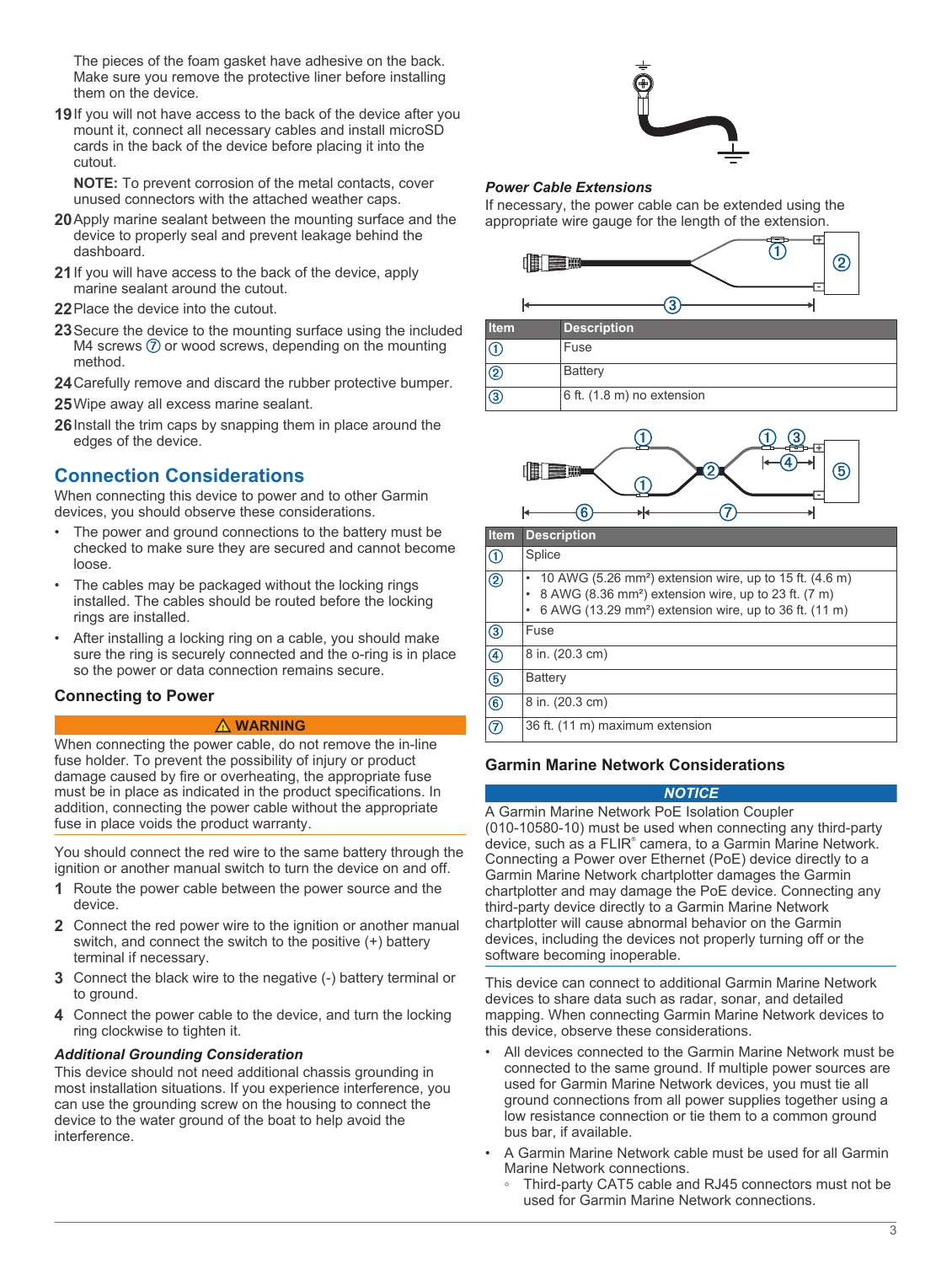- Additional Garmin Marine Network cables and connectors are available from your Garmin dealer.
- The NETWORK ports on the device each act as a network switch. Any compatible device can be connected to any NETWORK port to share data with all devices on the boat connected by a Garmin Marine Network cable.

#### *Station Connection Considerations*

This device can be set up in conjunction with other compatible Garmin devices to work together as a station. When planning stations on your boat, observe these considerations.

- Devices earlier than the GPSMAP 8000 series and GPSMAP 8500 series cannot be used in a station.
- Although it is not necessary, it is recommended that you install all of the devices you plan to use in one station near each other.
- No special connections are necessary to create a station, as long as all of the devices are connected to the Garmin Marine Network (*[Garmin Marine Network Considerations](#page-2-0)*, page 3).
- Stations are created and modified using the device software. See the owner's manual provided with the device for more information.

### **NMEA 2000® Considerations**

#### *NOTICE*

If you are connecting to an **existing** NMEA 2000 network, identify the NMEA 2000 power cable. Only one NMEA 2000 power cable is required for the NMEA 2000 network to operate properly.

A NMEA 2000 Power Isolator (010-11580-00) should be used in installations where the existing NMEA 2000 network manufacturer is unknown.

If you are installing a NMEA 2000 power cable, you must connect it to the boat ignition switch or through another in-line switch. NMEA 2000 devices will drain your battery if the NMEA 2000 power cable is connected to the battery directly.

This device can connect to a NMEA 2000 network on your boat to share data from NMEA 2000 compatible devices such as a GPS antenna or a VHF radio. The included NMEA 2000 cables and connectors allow you to connect the device to your existing NMEA 2000 network. If you do not have an existing NMEA 2000 network you can create a basic one using cables from Garmin.

If you are unfamiliar with NMEA 2000, you should read the *Technical Reference for NMEA 2000 Products* at [garmin.com](http://www.garmin.com/manuals/nmea_2000) [/manuals/nmea\\_2000.](http://www.garmin.com/manuals/nmea_2000)

The port labeled NMEA 2000 is used to connect the device to a standard NMEA 2000 network.



| <b>Item</b> | <b>Description</b>                     |
|-------------|----------------------------------------|
| ⋒           | NMEA 2000 compatible Garmin device     |
| ②           | GPS antenna                            |
| ③           | Ignition or in-line switch             |
| 4           | NMEA 2000 power cable                  |
| ௫           | NMEA 2000 drop cable                   |
| 6           | 12 Vdc power source                    |
| ⑦           | NMEA 2000 terminator or backbone cable |
| ⑧           | NMEA 2000 T-connector                  |
| இ           | NMFA 2000 terminator or backbone cable |

# **J1939 Engine Network Connection Considerations**

#### *NOTICE*

You must use a Garmin GPSMAP J1939 accessory cable when connecting the chartplotter to the J1939 engine network to prevent corrosion due to moisture. Using a different cable voids your warranty.

If you have an existing engine network on your boat, it should already be connected to power. Do not add any additional power supply.

This chartplotter can connect to an engine network on your boat to read data from compatible devices such as certain engines. The engine network follows a standard and uses proprietary messages.

You should connect only one chartplotter to one engine network. Connecting more than one chartplotter to one engine network may result in unexpected behavior.

The port labeled J1939 is used to connect the device to the existing engine network. You must route the cable within 6 m (20 ft.) of the engine network backbone.

The Garmin GPSMAP J1939 accessory cable requires connection to a power source and proper termination. For more information on connecting to your engine network, see the manufacturer's engine documentation.



| Pin            | <b>Wire Color</b> | <b>Description</b> |
|----------------|-------------------|--------------------|
| $^\copyright$  | Bare              | Shield             |
| $^{\circledR}$ | Red               | Power, positive    |
| ③              | <b>Black</b>      | Power, negative    |
| $^{\circledR}$ | White             | CAN High           |
| $\circledS$    | <b>Blue</b>       | <b>CAN Low</b>     |

### **NMEA® 0183 Connection Considerations**

- The chartplotter provides one Tx (transmit) port and one Rx (receive) port.
- Each port has 2 wires, labeled A and B according to the NMEA 0183 convention. The corresponding A and B wires of each internal port should be connected to the A (+) and B (-) wires of the NMEA 0183 device.
- You can connect one NMEA 0183 device to the Rx port to input data to this chartplotter, and you can connect up to three NMEA 0183 devices in parallel to the Tx port to receive data output by this chartplotter.
- See the NMEA 0183 device installation instructions to identify the transmit (Tx) and receive (Rx) wires.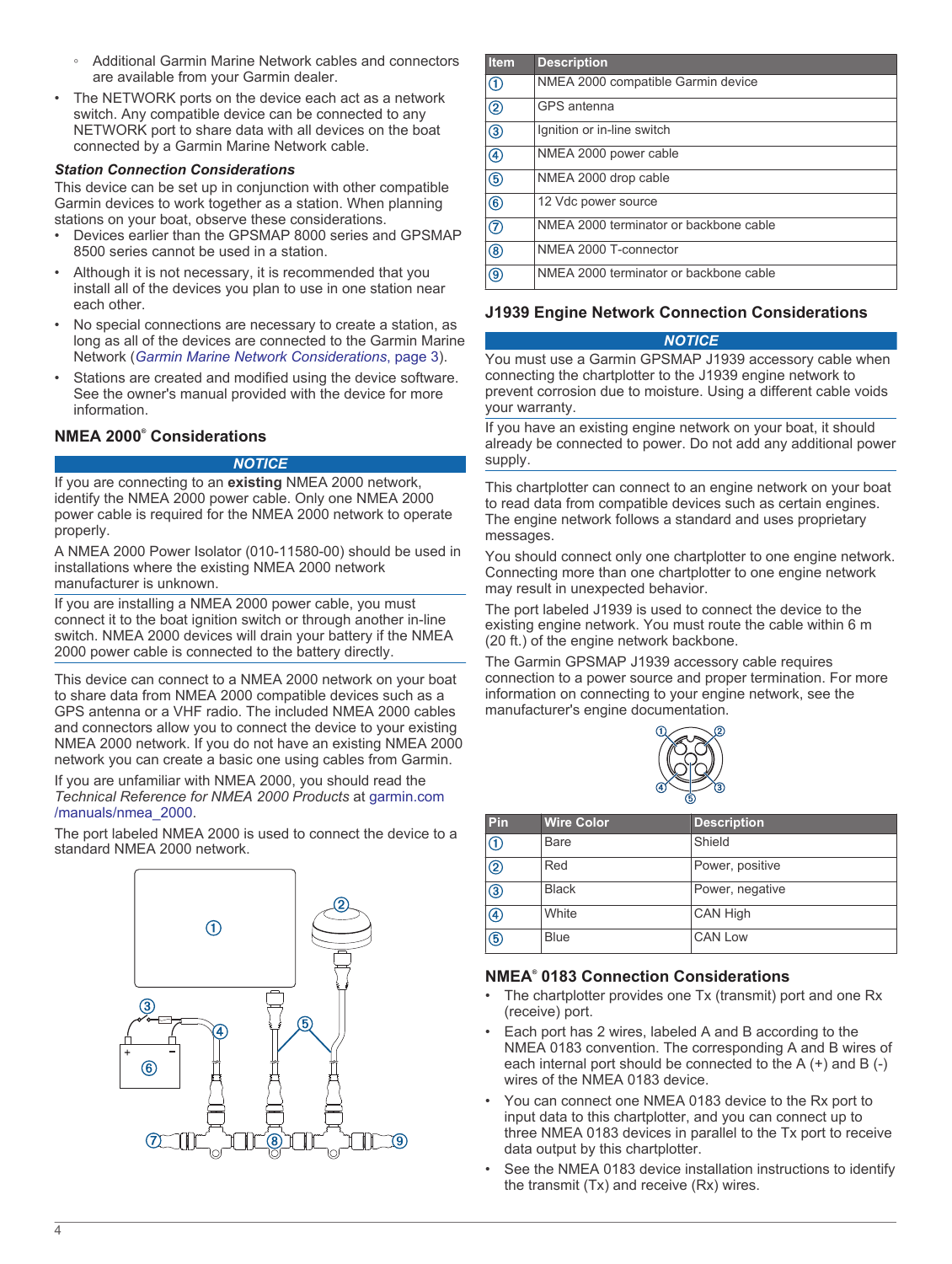- You must use 28 AWG, shielded, twisted-pair wiring for extended runs of wire. Solder all connections and seal them with heat-shrink tubing.
- Do not connect the NMEA 0183 data wires from this device to power ground.
- The power cable from the chartplotter and the NMEA 0183 devices must be connected to a common power ground.
- The internal NMEA 0183 ports and communication protocols are configured on the chartplotter. See the NMEA 0183 section of the chartplotter owner's manual for more information.
- See the chartplotter owner's manual for a list of the approved NMEA 0183 sentences that the chartplotter supports.

#### *NMEA 0183 Device Connections*

This diagram illustrates two-way connections for both sending and receiving data. You can also use this diagram for one-way communication. To receive information from a NMEA 0183 device, refer to items  $\mathbf{0}, \mathbf{\Theta}, \mathbf{\Theta}, \mathbf{\Theta}$ , and  $\mathbf{\Theta}$  when connecting the Garmin device. To transmit information to a NMEA 0183 device, refer to items  $\mathbf{0}, \mathbf{\Theta}, \mathbf{\Theta}, \mathbf{\Theta},$  and  $\mathbf{\Theta}$  when connecting the Garmin device.



| <b>Item</b>    | <b>Description</b> |
|----------------|--------------------|
| IŒ             | Power source       |
| ©              | Power cable        |
| $\circled{3}$  | NMEA 0183 device   |
| $\overline{a}$ | NMEA 0183 cable    |

| <b>Item</b>           | <b>Garmin Wire</b><br><b>Function</b> | <b>Garmin Wire</b><br>Color | <b>NMEA 0183</b><br><b>Device Wire</b><br><b>Function</b> |
|-----------------------|---------------------------------------|-----------------------------|-----------------------------------------------------------|
| $\bullet$             | Power                                 | Red                         | Power                                                     |
| $\boldsymbol{\Omega}$ | Power ground                          | <b>Black</b>                | Power ground                                              |
| ❸                     | Data ground                           | <b>Black</b>                | Data ground                                               |
| ❹                     | $Rx/A$ ( $\ln +$ )                    | White/orange                | $Tx/A$ (Out +)                                            |
| 6                     | $Rx/B$ (In -)                         | <b>White</b>                | $Tx/B$ (Out -)                                            |
| 6                     | $Tx/A$ (Out +)                        | Gray                        | $Rx/A$ (ln +)                                             |
| $\bullet$             | $Tx/B$ (Out -)                        | Pink                        | $Rx/B$ ( $\ln -$ )                                        |

If the NMEA 0183 device has only one input (receive, Rx) wire (no A, B, +, or -), you must leave the pink wire unconnected. If the NMEA 0183 device has only one output (transmit, Tx) wire (no A, B, +, or -), you must connect the white/orange wire to ground.

#### *Lamp or Horn Connections*

The device can be used with a lamp, a horn, or both, to sound or flash an alert when the chartplotter displays a message. This is optional, and the alarm wire is not necessary for the device to function normally. When connecting the device to a lamp or horn, observe these considerations.

- The alarm circuit switches to a low-voltage state when the alarm sounds.
- The maximum current is 100 mA, and a relay is needed to limit the current from the chartplotter to 100 mA.

• To toggle visual and audible alerts manually, you can install single-pole, single-throw switches.



| Item           | <b>Description</b>                                        |
|----------------|-----------------------------------------------------------|
| ⊕              | Power source                                              |
| $^{\circledR}$ | Power cable                                               |
| $\circled{3}$  | Horn                                                      |
| $\circledA$    | Lamp                                                      |
| $\circledS$    | NMEA 0183 cable                                           |
| $\circledast$  | Relay (100 mA coil current)                               |
| $^{\circledR}$ | Toggle switches to enable and disable lamp or horn alerts |
|                |                                                           |

| <b>Item</b>      | <b>Wire Color</b> | <b>Wire Function</b> |
|------------------|-------------------|----------------------|
| 0                | Red               | Power                |
| $\boldsymbol{c}$ | <b>Black</b>      | Ground               |
| 8                | Yellow            | Alarm                |

### *NMEA 0183 with Audio Cable Pinout*

The optional NMEA 0183 with audio cable (010-12852-00) includes bare wires and an RCA connector for an audio out connection to a stereo, including Fusion® stereos. This cable can be purchased from [garmin.com](http://www.support.garmin.com) or your local Garmin dealer.

You can connect the RCA connector to the AUX input of the stereo. Audio received from the HDMI® input to the chartplotter is output to the stereo.

The NMEA 0183 with audio cable provides one differential NMEA 0183 input and output port.



| Pin            | <b>Wire Function</b>   | <b>Wire Color</b> |
|----------------|------------------------|-------------------|
| $\mathbf{1}$   | NMEA 0183 Rx/A (In +)  | White/orange      |
| $\overline{2}$ | NMEA 0183 Rx/B (In -)  | White             |
| 3              | NMEA 0183 Tx/B (Out -) | Pink              |
| $\overline{4}$ | NMEA 0183 Tx/A (Out +) | Gray              |
| 5              | Ground                 | <b>Black</b>      |
| 6              | Alarm                  | Yellow            |
| $\overline{7}$ | Accessory on           | Orange            |
| 8              | Ground (shield)        | <b>Brown</b>      |
| 9              | Audio Left Channel     | White             |
| 10             | Audio Common           | Blue/red          |
| 11             | Audio Right Channel    | Red               |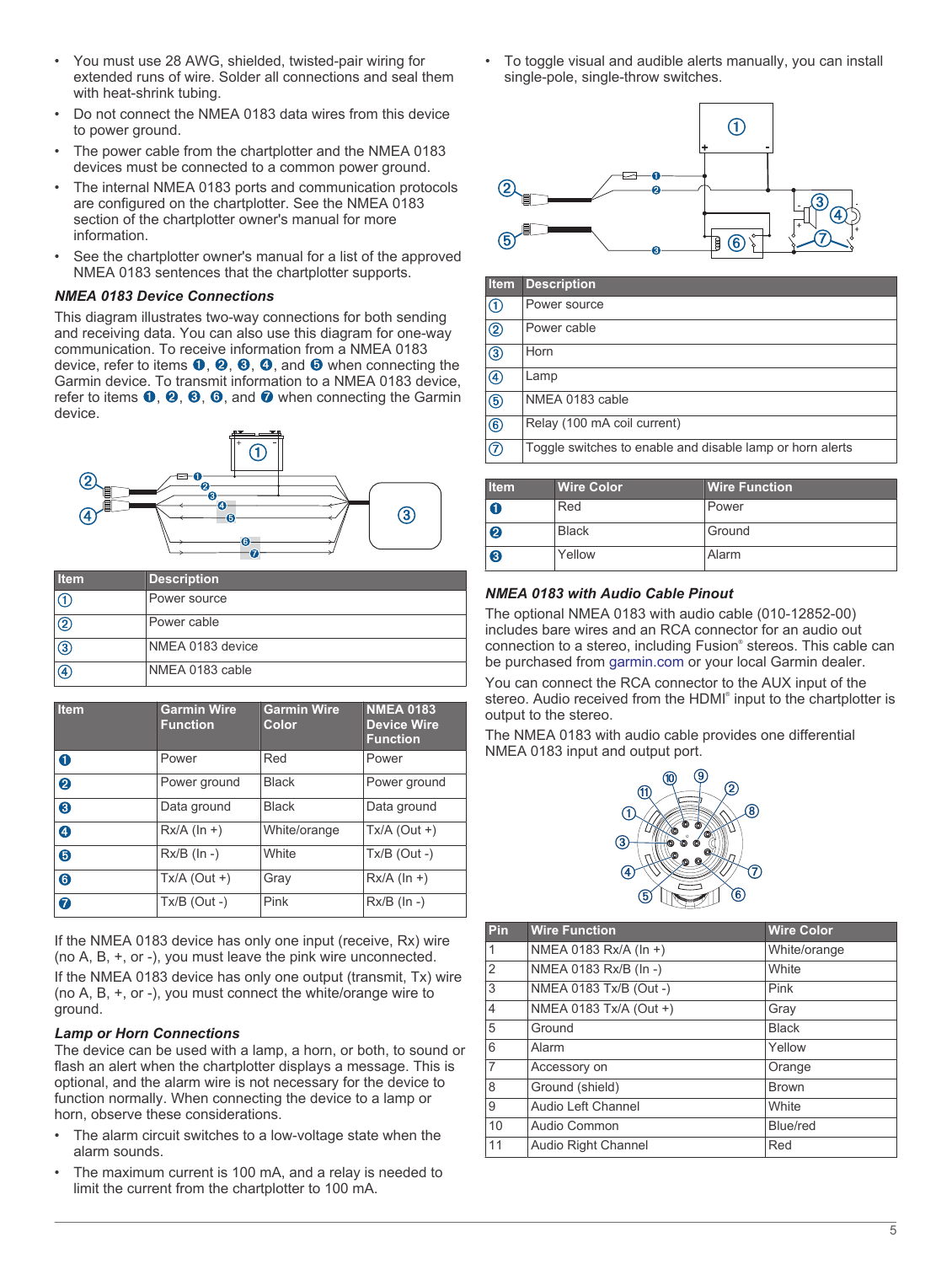### **HDMI Video Considerations**

#### *NOTICE*

To prevent corrosion due to moisture, you must use Garmin GPSMAP accessory cables when connecting the chartplotter to the video source or display. Do not connect a media player stick directly into the back of the chartplotter. Using different cables or connecting a media player stick into the back of the chartplotter voids your warranty.

This chartplotter allows video input from HDMI video sources, such as a Chromecast<sup>™</sup> device or a Blu-Ray<sup>™</sup> player. You can view protected HDMI content (HDCP content) on the chartplotter screen, but not on an external screen.

HDMI video is shared across the Garmin Marine Network, but it is not shared across the NMEA 2000 network. HDCP content is not shared across the Garmin Marine Network.

Through the HDMI OUT port, you can display the chartplotter on an external screen, such as a television or monitor. You cannot view HDCP content on an external screen.

The Garmin GPSMAP HDMI accessory cable is 4.5 m (15 ft) long. If you need a longer cable, you should use an active HDMI cable only. You need an HDMI coupler to connect the two HDMI cables.

You need a Garmin GPSMAP USB OTG adapter cable to power a media player stick. The USB port can supply up to 2.5 W to power a media player stick.

You must make all cable connections in a dry environment.



#### **Devices**

| <b>I</b> tem  | <b>Device</b>                             |
|---------------|-------------------------------------------|
|               | HDMI source, such as a Chromecast device  |
| $\circled{2}$ | <b>GPSMAP</b> chartplotter                |
| $\sqrt{3}$    | Monitor, such as a computer or television |

#### **Connections**

| <b>From</b>                                       | <b>To</b>                             | Cable                                                                                                 |
|---------------------------------------------------|---------------------------------------|-------------------------------------------------------------------------------------------------------|
| 0<br><b>HDMI</b> source's <b>HDMI</b><br>OUT port | Q<br>Chartplotter's HDMI IN<br>port   | Garmin HDMI Cable                                                                                     |
| 8<br><b>Chartplotter's HDMI</b><br>OUT port       | A<br>Monitor's HDMI IN port           | Garmin HDMI Cable                                                                                     |
| 6<br><b>Chartplotter's USB</b><br>port            | 6<br><b>HDMI</b> source's USB<br>port | <b>GPSMAP USB OTG</b><br>adapter cable to<br>power the HDMI<br>source, if possible<br>(2.5 W maximum) |

### **Composite Video Considerations**

This chartplotter allows video input from composite video sources using the port labeled CVBS IN. When connecting composite video, you should observe these considerations.

- The CVBS IN port uses a BNC connector. You can use a BNC to RCA adapter to connect a composite-video source with RCA connectors to the CVBS IN port.
- Video is shared across the Garmin Marine Network, but it is not shared across the NMEA 2000 network.

# **Touchscreen Controls for a Connected Computer**

#### *NOTICE*

To prevent corrosion due to moisture, you must use Garmin GPSMAP accessory cables when connecting the chartplotter to the computer. Using different cables voids your warranty.

You can connect the chartplotter to a computer to see the computer screen on the chartplotter touchscreen and control the computer using the chartplotter touchscreen. To see the computer screen, you must connect the computer to the HDMI IN port. To control the computer, you must connect the computer to the USB port.

The Garmin HDMI accessory cable (010-12390-20) is 4.5 m (15 ft) long. If you need a longer cable, you should use an active HDMI cable only. You need an HDMI coupler to connect the two HDMI cables.

The GarminUSB accessory cable (010-12390-10) is 4.5 m (15 ft) long. If you need a longer cable, you should use a USB hub or USB repeater extension cable only.

You must make all cable connections in a dry environment.



**Devices**

| <b>Item</b> | <b>Device</b>              |
|-------------|----------------------------|
|             | Computer                   |
| <b>2</b>    | <b>GPSMAP</b> chartplotter |

#### **Connections**

| <b>From</b>                      | Τо                                  | Cable                      |
|----------------------------------|-------------------------------------|----------------------------|
| O<br>Computer's HDMI OUT<br>port | 0<br>Chartplotter's HDMI IN<br>port | Garmin HDMI<br>Cable       |
| ❸<br>Chartplotter's USB port     | ø<br>Computer's USB port            | <b>Garmin USB</b><br>Cable |

# **Specifications**

# **All Models**

| <b>Specification</b>                      | <b>Measurement</b>                                                         |
|-------------------------------------------|----------------------------------------------------------------------------|
| Temperature range                         | From -15 $\degree$ to 55 $\degree$ C (from 5 $\degree$ to 131 $\degree$ F) |
| Material                                  | Polycarbonate plastic and die-cast<br>aluminum                             |
| Water rating                              | IEC 60529 IPX7 <sup>1</sup>                                                |
| Input voltage                             | From 10 to 32 Vdc                                                          |
| Fuse                                      | 10 A, 125 V fast-acting                                                    |
| NMEA 2000 LEN @ 9 Vdc                     | 2                                                                          |
| NMEA 2000 draw                            | 75 mA max                                                                  |
| Clearance behind flush-<br>mounted device | 11.1 cm $(4^3)_{8}$ in.)                                                   |
| Memory card                               | 2 microSD card slots in the back of the<br>device; 32 GB max. card size    |
| Wireless frequency and<br>transmit power  | 2.4 GHz @ 12.3 dBm maximum                                                 |

<sup>1</sup> The device withstands incidental exposure to water of up to 1 m for up to 30 min. For more information, go to [www.garmin.com/waterrating](http://www.garmin.com/waterrating).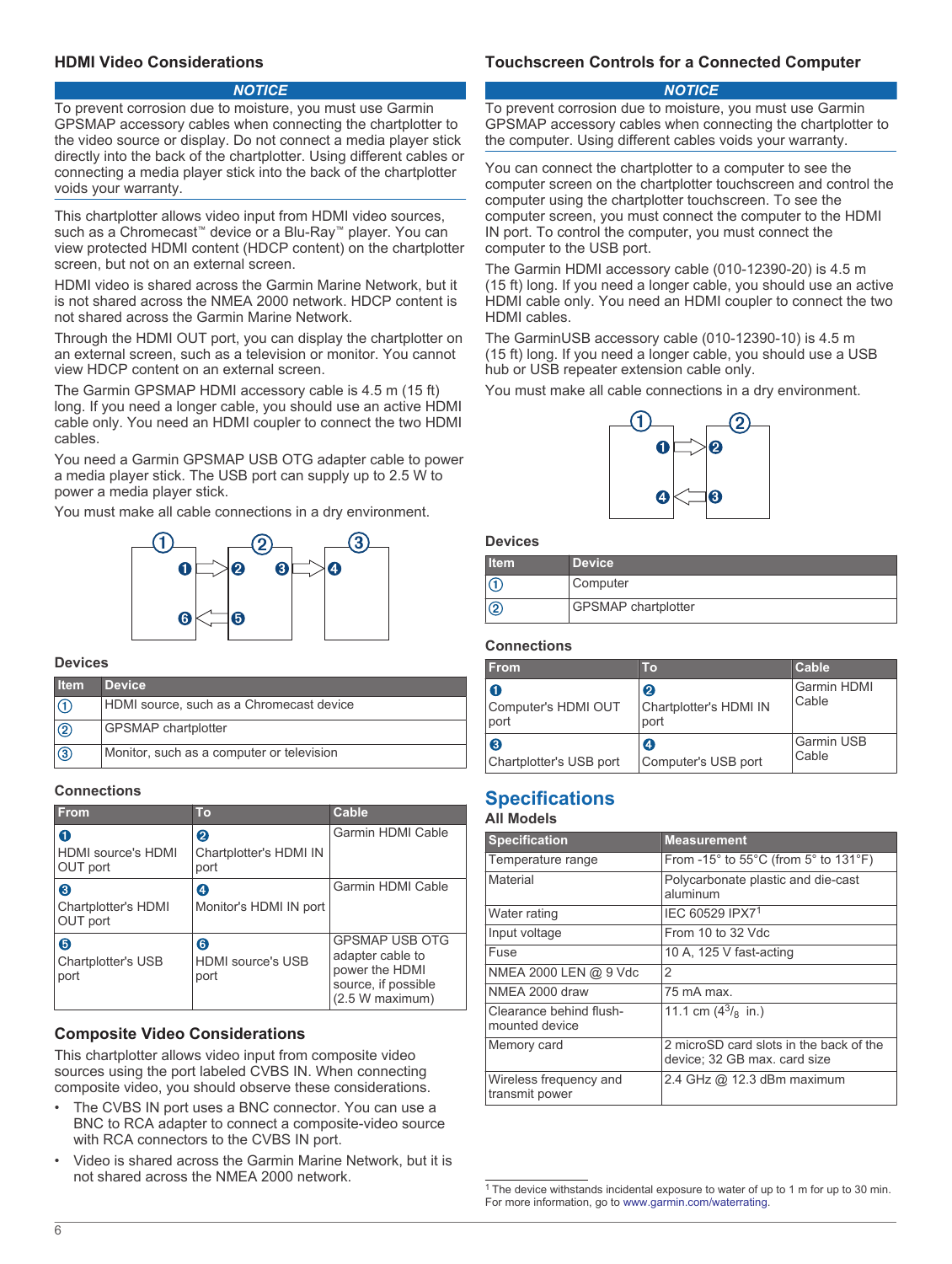# **8x10 Models**

| <b>Specification</b>                 | <b>Measurement</b>                                                              |
|--------------------------------------|---------------------------------------------------------------------------------|
| Dimensions ( $W \times H \times D$ ) | $25.9 \times 20.5 \times 7.5$ cm (10.25 $\times$ 8.0625 $\times$<br>$2.95$ in.) |
| Display size $(W \times H)$          | $21.8 \times 13.7$ cm $(8.6 \times 5.4$ in.)                                    |
|                                      | 10 in. diagonal                                                                 |
| Weight                               | 2.4 kg (5.2 lb.)                                                                |
| Compass-safe distance                | 45 cm (17.7 in.)                                                                |
| Max. power usage at 10 Vdc           | 40.1 W                                                                          |
| Typical current draw at 12 Vdc 1.5 A |                                                                                 |
| Max. current draw at 12 Vdc          | 6.0A                                                                            |

# **8x12 Models**

| <b>Specification</b>                 | <b>Measurement</b>                                                         |
|--------------------------------------|----------------------------------------------------------------------------|
| Dimensions ( $W \times H \times D$ ) | $30.3 \times x 21.6 \times 7.5$ cm (11.9 $\times$ 8.5 $\times$<br>$3$ in.) |
| Display size $(W \times H)$          | $25.7 \times 14.5$ mm (10.1 $\times$ 5.7 in.)<br>11.6 in. diagonal         |
| Weight                               | $2.7$ kg $(6.0$ lb.)                                                       |
| Compass-safe distance                | 35 cm (13.8 in.)                                                           |
| Max. power usage at 10 Vdc           | 45 W                                                                       |
| Typical current draw at 12 Vdc 1.3 A |                                                                            |
| Max. current draw at 12 Vdc          | 6.0A                                                                       |

# **8x16 Models**

| <b>Specification</b>                 | <b>Measurement</b>                                                        |
|--------------------------------------|---------------------------------------------------------------------------|
| Dimensions ( $W \times H \times D$ ) | $38.5 \times 26.3 \times 7.5$ cm (15.1 $\times$ 10.3 $\times$<br>$3$ in.) |
| Display size $(W \times H)$          | $34.5 \times 19.5$ cm $(13.6 \times 7.7)$ in.)<br>15.6 in. diagonal       |
| Weight                               | 4.4 kg $(9.6 \text{ lb.})$                                                |
| Compass-safe distance                | 105 cm (41.3 in.)                                                         |
| Max. power usage at 10 Vdc           | 52 1 W                                                                    |
| Typical current draw at 12 Vdc 1.3 A |                                                                           |
| Max. current draw at 12 Vdc          | 6.0A                                                                      |

# **NMEA 2000 PGN Information**

# **Transmit and Receive**

| <b>PGN</b> | <b>Description</b>                            |
|------------|-----------------------------------------------|
| 059392     | ISO acknowledgment                            |
| 059904     | <b>ISO</b> request                            |
| 060160     | ISO transport protocol: Data transfer         |
| 060416     | ISO transport protocol: Connection management |
| 060928     | ISO address claimed                           |
| 065240     | Commanded address                             |
| 126208     | Request group function                        |
| 126996     | Product information                           |
| 126998     | Configuration information                     |
| 127237     | Heading/track control                         |
| 127245     | Rudder                                        |
| 127250     | Vessel heading                                |
| 127258     | Magnetic variance                             |
| 127488     | Engine parameters: Rapid update               |
| 127489     | Engine parameters: Dynamic                    |
| 127493     | Transmission parameters: Dynamic              |
| 127505     | Fluid level                                   |
| 127508     | <b>Battery status</b>                         |
| 128259     | Speed: Water referenced                       |
| 128267     | Water depth                                   |
| 129025     | Position: Rapid update                        |

| <b>PGN</b> | <b>Description</b>                  |
|------------|-------------------------------------|
| 129026     | COG and SOG: Rapid update           |
| 129029     | <b>GNSS</b> position data           |
| 129283     | Cross track error                   |
| 129284     | Navigation data                     |
| 129539     | <b>GNSS DOPS</b>                    |
| 129540     | <b>GNSS</b> satellites in view      |
| 130060     | Label                               |
| 130306     | Wind data                           |
| 130310     | Environmental parameters (obsolete) |
| 130311     | Environmental parameters (obsolete) |
| 130312     | Temperature (obsolete)              |

# **Transmit**

| <b>PGN</b> | <b>Description</b>                           |
|------------|----------------------------------------------|
| 126464     | Transmit and receive PGN list group function |
| 126984     | Alert Response                               |
| 127497     | Trip parameters: Engine                      |

# **Receive**

| <b>PGN</b> | <b>Description</b>                           |
|------------|----------------------------------------------|
| 065030     | Generator average basic AC quantities (GAAC) |
| 126983     | Alert                                        |
| 126985     | Alert text                                   |
| 126987     | Alert threshold                              |
| 126988     | Alert value                                  |
| 126992     | System time                                  |
| 127251     | Rate of turn                                 |
| 127257     | Attitude                                     |
| 127498     | Engine parameters: Static                    |
| 127503     | AC input status (obsolete)                   |
| 127504     | AC output status (obsolete)                  |
| 127506     | DC detailed status                           |
| 127507     | Charger status                               |
| 127509     | Inverter status                              |
| 128000     | Nautical leeway angle                        |
| 128275     | Distance log                                 |
| 129038     | AIS class A position report                  |
| 129039     | AIS class B position report                  |
| 129040     | AIS class B extended position report         |
| 129044     | Datum                                        |
| 129285     | Navigation: Route, waypoint information      |
| 129794     | AIS class A static and voyage related data   |
| 129798     | AIS SAR aircraft position report             |
| 129799     | Radio frequency/mode/power                   |
| 129802     | AIS safety-related broadcast message         |
| 129808     | <b>DSC</b> call Information                  |
| 129809     | AIS class B "CS" static data report, part A  |
| 129810     | AIS class B "CS" static data report, part B  |
| 130313     | Humidity                                     |
| 130314     | Actual pressure                              |
| 130316     | Temperature: Extended range                  |
| 130576     | Trim tab status                              |
| 130577     | Direction data                               |